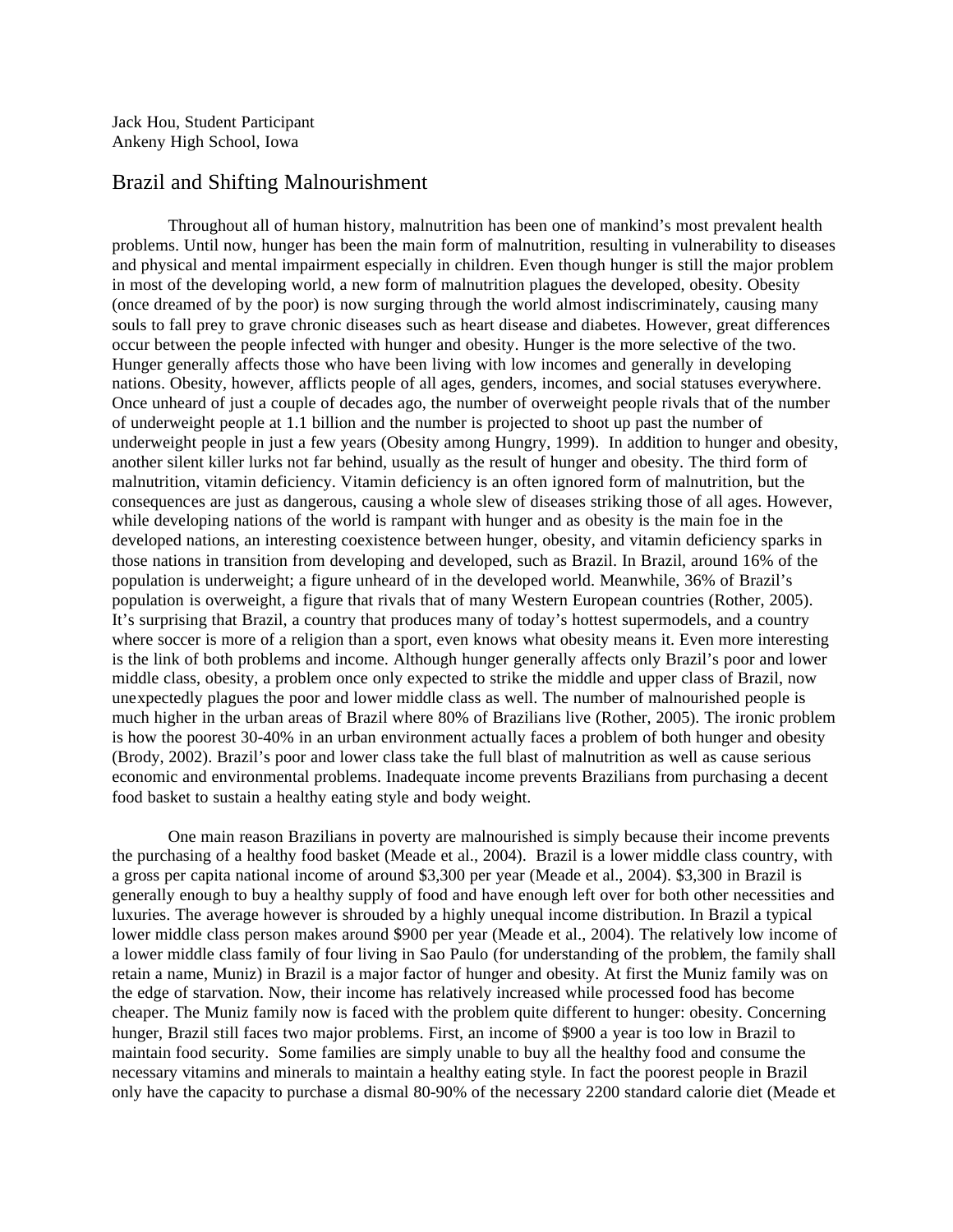al., 2004). Second, the financially deprived tend to do an alarming amount of manual labor even to the extent of sending young children to work illegally. The illegal child labor in Brazil towers at nearly 560,000 (Soca, 2004). Both the children and adults in strenuous labor, especially plantation and factory workers are generally overworked and underfed.

When obesity is taking into account, the link between poverty and malnutrition is much more complex. Experts believe that one of the greatest causes of obesity is Brazil's transition from a traditional diet and lifestyle to a western one (Obesity among Hungry, 1999). As a transitional country shifting from the developing world to the developed, Brazil has been subjected to westernization. For one thing, Brazilians are making more money while food prices have become relatively low in comparison. Thus many of Brazil's poor and lower middle class, such as the Muniz family have more capacity to buy food. As a result of a past haunted with a constant hunger, many Brazilians, even the tragically poor buy as much cheap food with the most calories as possible (Brody, 2004). Unbeknownst to the buyers, most of the cheap high-calorie foods are just packed with empty calories and unhealthy carbohydrates while lacking the necessary vitamins for survival. Since the western businesses invaded Brazil, processed and junk foods like hamburgers, potato chips, and ice cream have attracted many of Brazil's poor and lower middle class because it's cheap and filling. The junk food combined with Brazil's natural craving for sweets has led Brazil to be second in sugar consumption per person, just behind the USA (Rother, 2005). As the two vices of humanity meet, Brazilian families such as the Muniz may experience all three forms of malnutrition in the same household. The sad part is that even though Brazil's poor couldn't dream of anything better than being fat with more than enough food, all the impoverished did was move the trash they were eating from the dumpster to McDonalds.

Since malnutrition is obviously linked to poverty, it's vital to look into the hopeless status of poverty in Brazil when one takes in the environmental, gender, and economic policies into account. The poor and lower middle class like the families generally "get the short end of the stick" when dealing with economic distribution. The poorest 20% owned about 2.2% of the national income and assets while the richest owned over 64% (Meade et al., 2004)! Brazil's unfair economic policies leave the typical family in the lower classes with little chance to rise from their early grave of inadequate income dug in the last half century by corrupt business and government officials. However, Brazil's new president, Lula de Silva vowed to reverse the trend by using tax money to raise the income rate one which allows the purchase of a healthy food basket (Meade et al., 2004). Whether he succeeds or fails is hard to tell and is very debatable. The impoverished of Brazil also affect Brazil's environmental policies greatly. Because of the growing demand for food, one of Brazil's fastest growing industries is agriculture. Around one-third of Brazil's active population is working on agriculture (Puggina, 2002). Unfortunately, agriculture puts great strain on what's left of Brazil's rainforests. Although big businesses have deals and limits with the Brazilian government about deforestation, subsistence farmers have very few obstacles in using rainforests for bad farmland. To change that, the International Fertilizers Association plan to invest heavily on Brazil to increase crop yield by using fertilizer instead of siphoning more and more forest (Puggina, 2002). Even gender issues also are influenced by malnutrition and poverty. One example involves taking young girls in impoverished communities and forcing them to work as domestic servants for little pay or food. Today, the practice is used as a symbol of male dominance, and both the Brazilian government and the Catholic Church (Brazil's most powerful and popular church) are cracking down on it (Soca, 2004). Because nourishment and poverty are so intertwined with Brazil's economic, gender and environmental policies, Brazil's improvement involving the key policies allows for a step in the right direction to annihilate the major problems caused by poverty.

The present status between poverty and its influence on malnourishment, although improved, is still one of Brazil's greatest demons. As stated earlier, roughly 16% (a number matched by many countries of Southeast Asia) of Brazilians are underweight and undernourished while around 36%, a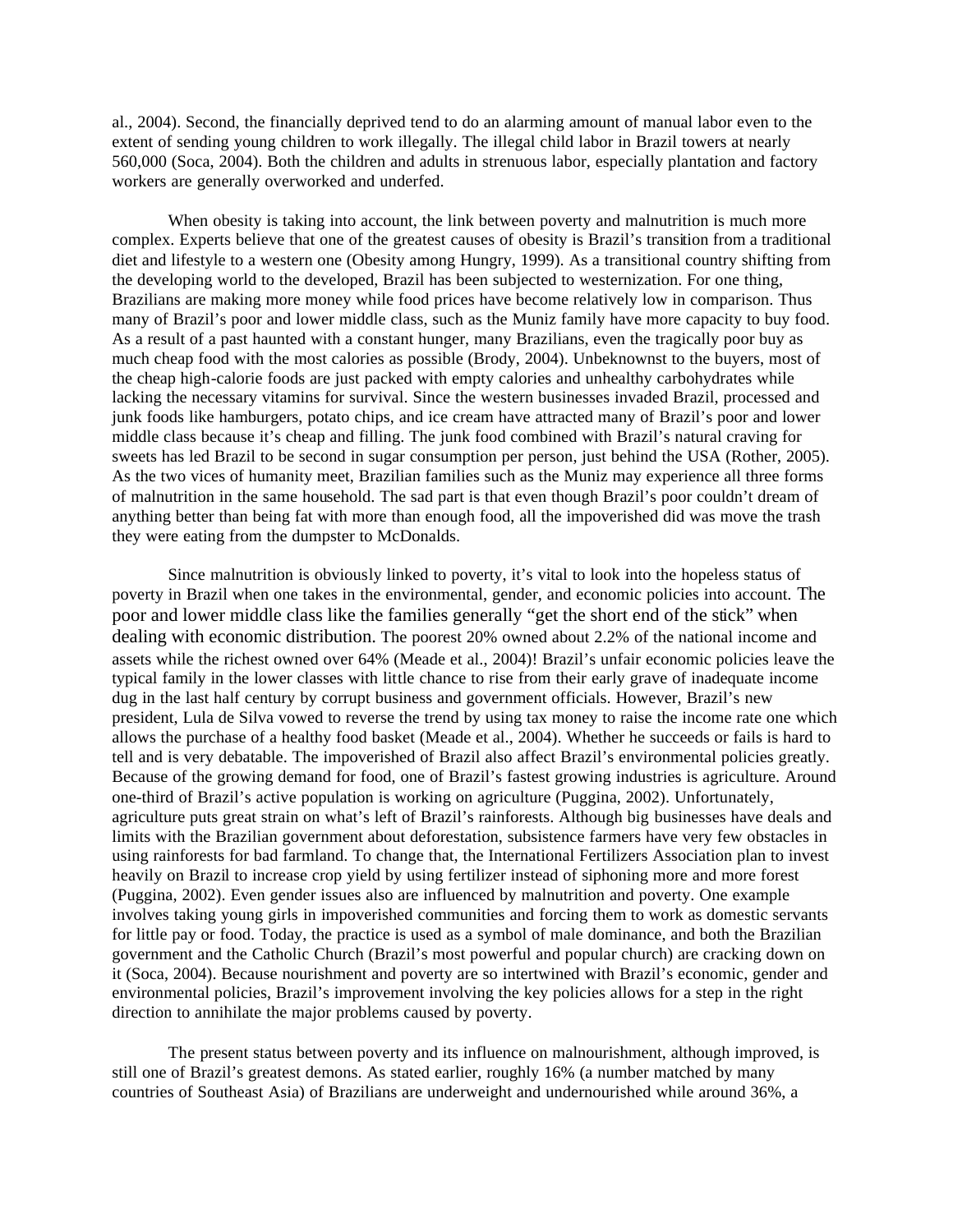number rivaling much of the developed world, are overweight. Combined, over half of Brazil is malnourished (Brody, 2002). The impoverished (defined as the bottom 15 percentile) can only safely afford 80% of the nutrients of a 2200 calorie diet, the calorie intake is much higher due to empty calories through processed and junk food. Even the lower middle class, middle class standard families, which can afford 110% of the nutrients, eat the empty calories at the expense of vital nutrients to avoid hunger (Meade et al., 2004). However, their diets often result in obesity with vitamin/mineral deficiency. Although the lower classes view obesity as heaven, they are unaware of the health problems it may cause. Vitamin deficiency still remains a serious problem even among the obese. For example, forms of nutritional deficiency in all main forms of malnutrition include Vitamin A deficiency. Vitamin A deficiency is a serious health problem, generally leading to protein deficiency and anemia. It affects all of Brazil, especially northern Brazil. In the poorer region of northern Brazil, the number of children (the most vulnerable populous to vitamin deficiency) could be anywhere from 16% to 55%! Even in the rich Sao Paulo region, the percentage of kids lacking Vitamin A still lingers at 15% (National Food, 1995).

The present status of the crisis among hunger, obesity and poverty in Brazil is still bleak. The number of underweight and overweight people still hangs at unacceptable levels. An estimated 16% of the urban populous are underweight, up to 34-36% are deemed to be overweight, and 8.4% are obese (Brody, 2002). The people who are the most affected by Brazil's health problems are the poor, women, and children. The poor, especially in the subsistence farming northern region and heavily developed urban communities and the lower middle class account for all the hunger and share the burden of obesity almost equally with their richer counterparts. The rate of people living below the poverty in Northern Brazil can climb up to around 50% (National Food, 1995)! The problem lies not just with the capacity to buy food, but also the lack of education concerning a healthy diet. The two major problem-areas of Brazil, the north and metropolitan areas do not value education. Many in the north quit school to join their parents in a in subsistence farming at the expense of the rainforest. As stated earlier, not only does the practice destroy the rainforest. Since the practice is unprofitable and inefficient, the farmers have to deforest more land to survive. The deforestation devastates the ecosystem which in turn reduces land productivity, forming a deteriorating cycle (Soca, 2004). In urban Brazil, a similar cycle occurs as the youth leave school to take low paying factory jobs to support the family. Women and children are also greatly hit by malnutrition. The rate of malnourished children towers above 40% in urban Sao Paulo (Sawaya, Dallal, Solymos et al., 1995). The rate is almost exclusive to the lower classes. Children are often encouraged to eat more, especially by their uneducated parents, obese themselves, thus the rate of obesity in children increases as the parents are obese (Sawaya, Dallal, Solymos et al., 1995). Women and girls can be more affected by malnutrition than their male counterparts. In urban Brazil, the percentage of obese girls in the inner-city outnumbered that of obese boys almost 21 to 8 (Sawaya, Dallal, Solymos et al., 1995). Experts believe that a major problem is the poor society's portrayal of women. While the developed world portrays the ideal woman with a big bust and skinny body, Brazilians, especially the poor, believe the ideal woman with a "guitar-shaped body", thus causing much of the difference between girls and boys (Rother, 2005). In contrast, the richer half of Brazil adapted the western perception of women. Interestingly enough, the change introduced a spike in eating disorders among women (Rother, 2005). Brazilian health still has a long journey ahead. Although some may welcome the decline in hunger, sooner or later, obesity, the new malnourishment problem, will make itself known as Brazil's newest enemy.

Hunger may have dropped slightly from the last couple decades; however, the overweight population has skyrocketed since 1970, from virtually non-existent to 36% in some urban areas (Rother, 2005). Cardiovascular diseases are now the main Brazilian death factor, hovering around 34% (National Food, 1995). The nation's poor still make only \$300-\$700. A dismal number that is still only able to afford 80% of the proper nutrients even if 70% of the profits are used on food (Meade et al., 2004). If the obesity rate increases at this rate and the poverty gap between rich and poor continues to widen, one may well see the obesity rate shoot out of control in just a few years. Something must be done especially about obesity and poverty. In January of 2003, the newly elected President of Brazil, Luiz Inacio Lula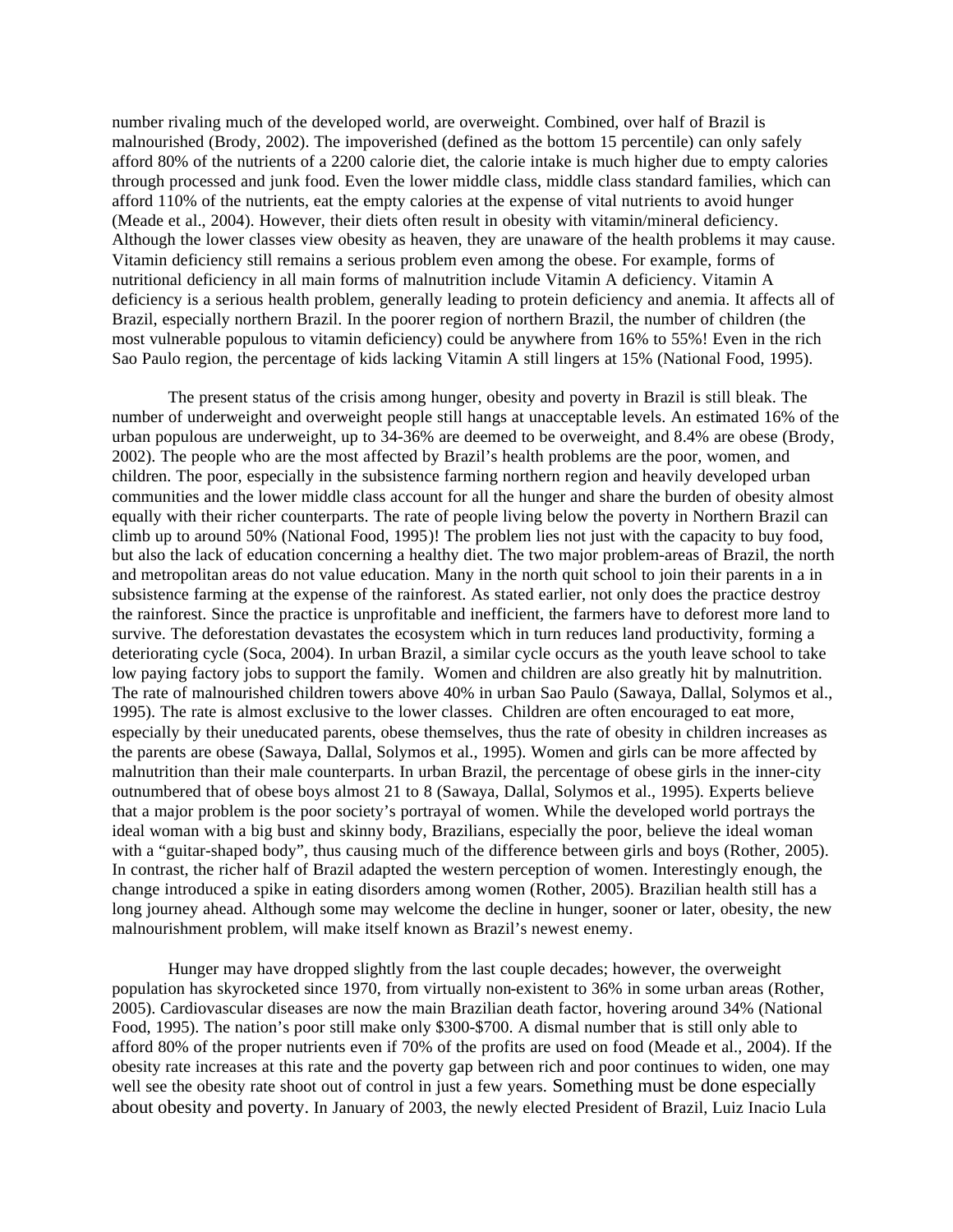de Silva launched a very ambitious program called Zero-Hunger. The plan was to eradicate what, according to Silva, Brazil's biggest health problem, hunger. The plan was to, by 2007, bring financial aid and food security to around 40-50 million Brazilian citizens which, by international standards, were considered hungry (people who were too financially insecure to afford a decent supply of healthy food) (Meade et al., 2004). As noble as his plan was, many critics now think that Silva should be focusing on the other main form of malnutrition: obesity. However Silva denied the statistics and is still defending his stance on hunger even now (Rother, 2005). Even now, obesity is growing rampantly, but many government officials and local people deny the facts. In the future, either Brazil admits the problem of obesity or Brazil will taste the consequences of massive chronic illnesses that even now have begun to sprout.

Though Silva seems to lead the country in the wrong path as far as health problems, he may indirectly help Brazil's health with his programs. His eradication of hunger program also will probably lead to the eradication of poverty. As stated earlier, all forms of malnutrition are linked with poverty. Silva's plan is to increase financial aid to increase wages in order to increase the total food purchasing power. He also plans to, by 2007, increase wages of the poorest 15% by around three percent a year in order to make it so that the poorest are able to afford all the adequate nutrition they need while only spending 30-50% of their income on food (Meade et al., 2004). Silva set up a remarkable feat that sounds too good to be true, but Silva may be on the verge to eliminate both hunger and poverty. By eliminating poverty, Brazil's malnourishment rate may also plunge as well. If Brazilians families are able to afford a decent food supply, the family may then be able to receive a higher education in which the family will learn about health and buy food the family can now afford. The death of poverty may also help Brazil's environment. If the subsistence farmers up north have more money, the farmers then are able to afford better fertilizer which in turn may limit the need to deforest more of the native rainforest (Puggina, 2002). The elimination of poverty will definitely help control the rates of both hunger and obesity, but if the government of Brazil, however, continues to turn a blind eye on obesity, the anti-poverty programs can only go so far.

In conclusion, Brazil is still plagued with malnutrition. While the hunger rate has been decline slowly, the obesity rate has been surging since the 1970's. The impoverished living in urban slums and subsistence agriculture has been the ones ravaged the most by the storm of malnourishment. Both hunger and obesity are still major problems in Brazil, but only obesity has skyrocketed as the transition between traditional diets and western diets continues. Brazil has been struggling against hunger and poverty ever since it was created, yet now a new contender has joined the war zone yet the government continues to ignore it. No one knows whether Brazil will realize the problem in time before it consumes the nation or whether Brazil is equipped well enough to stand and fight it while still having the power to deal with hunger. However, hope is not lost. A solution can be found. The first step would involve Brazil admitting that the problem exists and spend more money to fight. The second step is to educate the populous of the ills of obesity while the final step should eliminate poverty so the healthy food is available to all who seek it. The three steps are crucial to the tactics of defeating obesity. Whether or not Brazil or any other nation is able to wield them effectively is on an entirely new plane of understanding.